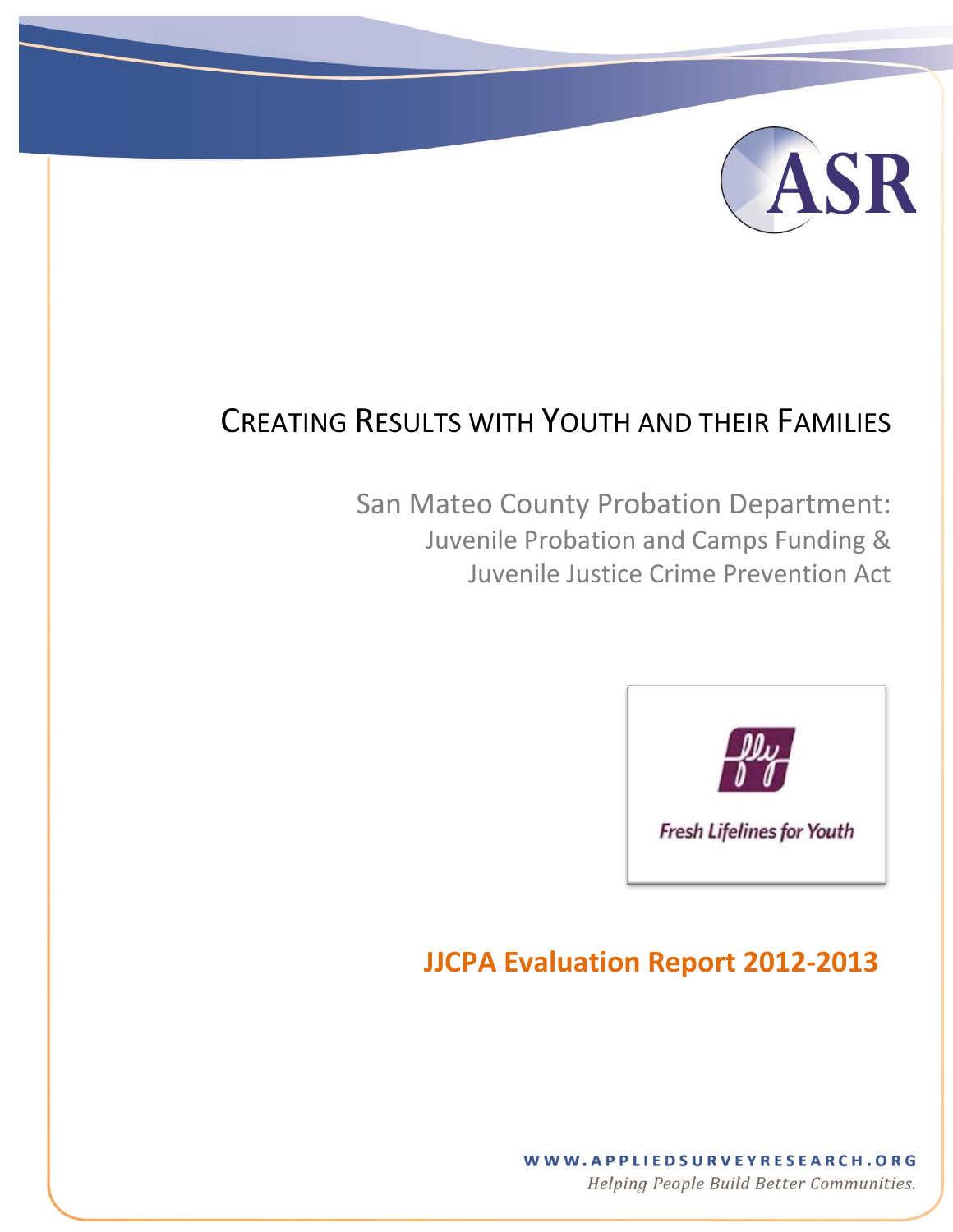# **TABLE OF CONTENTS**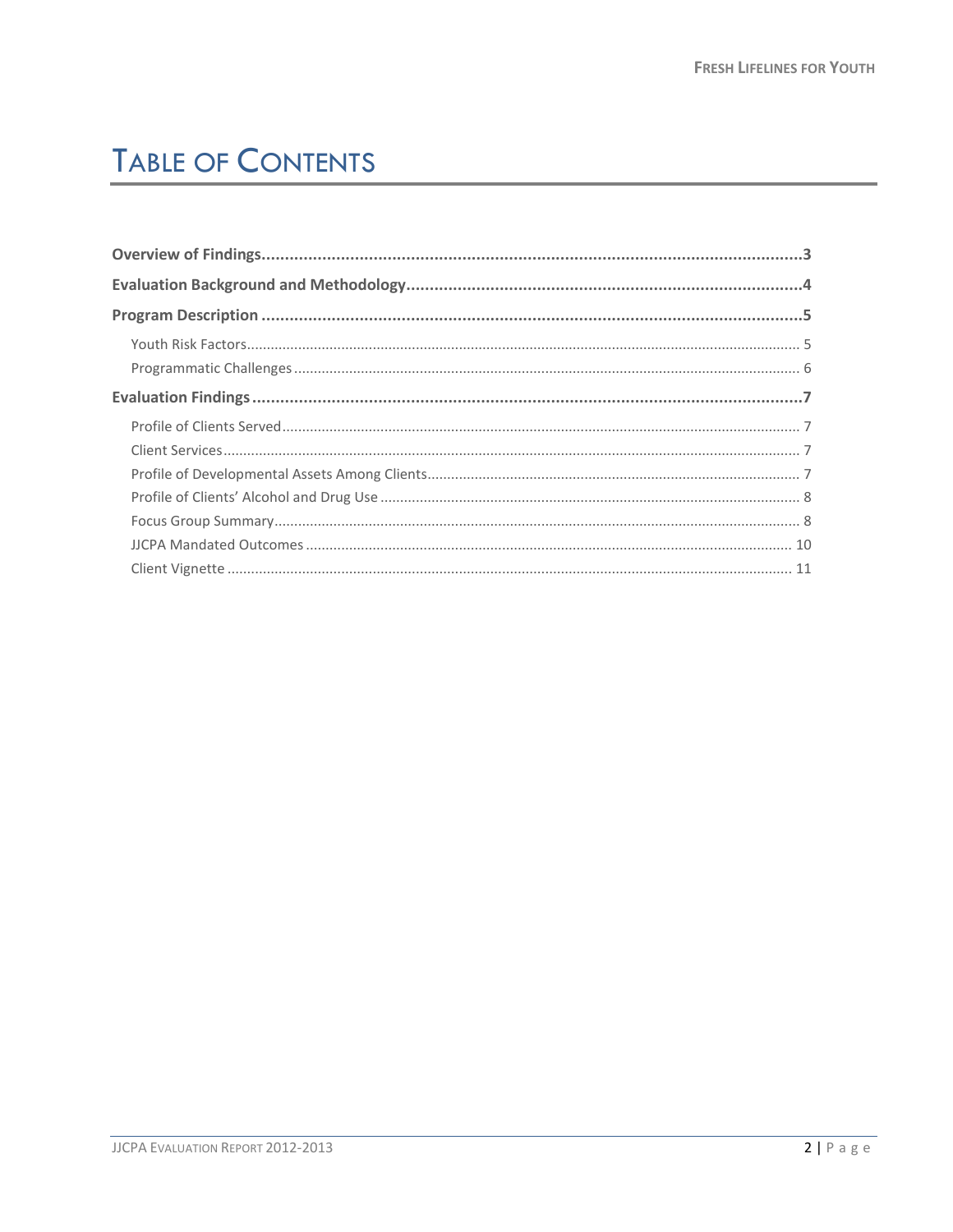# <span id="page-2-0"></span>OVERVIEW OF FINDINGS

Presented here is an overview of key data findings covering two evaluation years: 2011-2012 and 2012-2013. The following sections of the report will discuss these findings in detail.

|                                                                                                                                                | <b>Evaluation Years</b> |           |
|------------------------------------------------------------------------------------------------------------------------------------------------|-------------------------|-----------|
| <b>Data Highlights</b>                                                                                                                         | 2011-2012               | 2012-2013 |
| Number of clients served                                                                                                                       | 30                      | 30        |
| Average number of hours of service                                                                                                             | 88.9                    | 72.3      |
| Average length of time in the program (months)                                                                                                 | 10.8                    | 10.8      |
| Percentage of participants who:                                                                                                                |                         |           |
| " Improved by at least one asset level on their Total DAP Score<br>(only includes those who scored in the two lowest asset levels at<br>entry) | <b>NA</b>               | <b>NA</b> |
| ■ Continued to abstain from AOD<br>(only includes those who reported no drug/alcohol use at program<br>entry)                                  | <b>NA</b>               | <b>NA</b> |
| Reduced their use of AOD<br>(only includes those who were at or above the clinical cutoff score)                                               | <b>NA</b>               | <b>NA</b> |
| Were arrested for a new law violation<br>٠                                                                                                     | 16.7%                   | 16.7%     |

Figure 1. **Data Highlights from 2011-2012 and 2012-2013**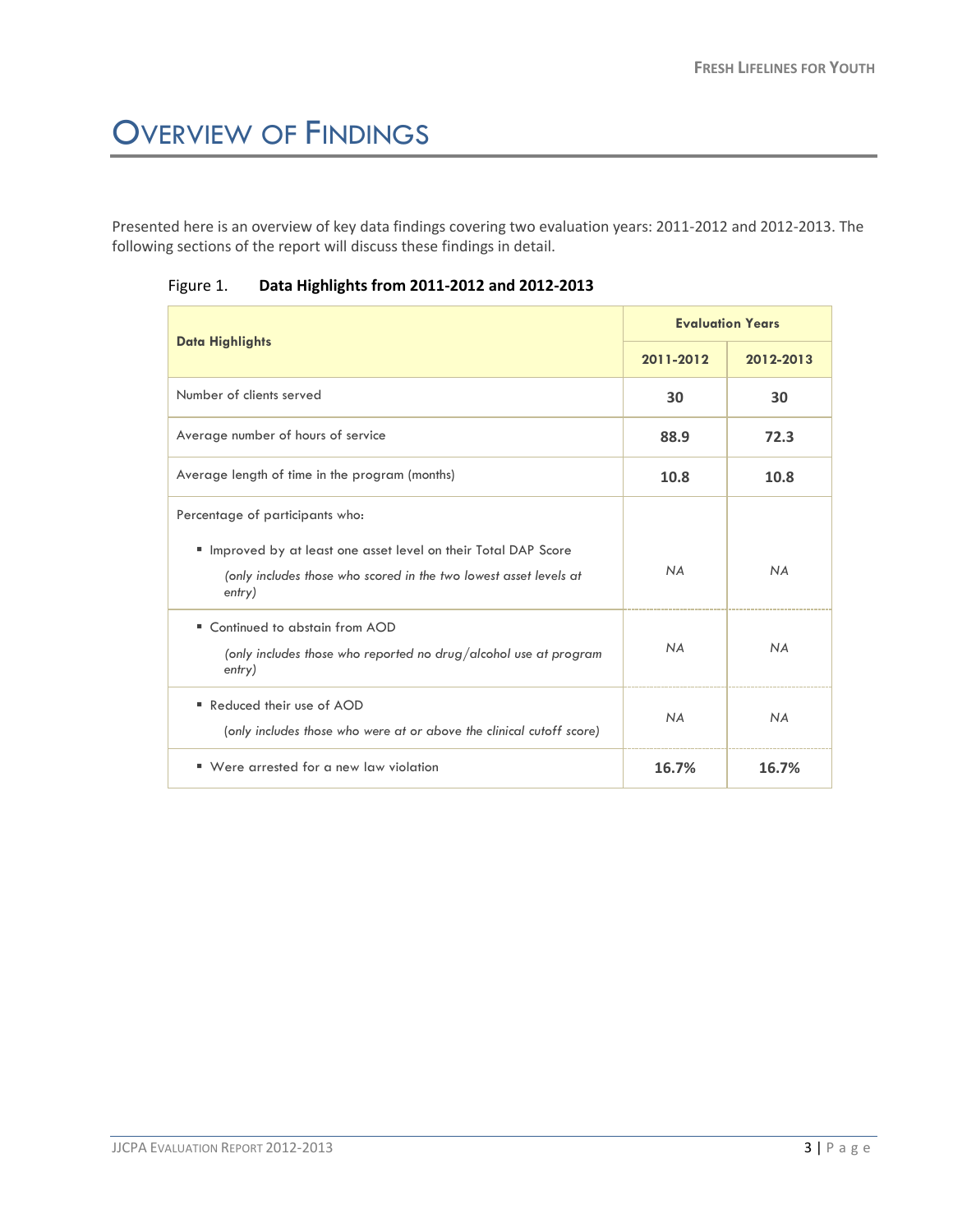## <span id="page-3-0"></span>EVALUATION BACKGROUND AND METHODOLOGY

In 2011, five programs serving San Mateo County youth and their families were awarded three-year grants from the San Mateo County Probation Department's allocation of Juvenile Justice Crime Prevention Act (JJCPA) funding. This State program began in September 2000 when the California Legislature passed AB1913, the Schiff-Cardenas Crime Prevention Act, which authorized funding for county Juvenile Justice programs. A 2001 Senate Bill extended the funding and changed the program's name to the Juvenile Justice Crime Prevention Act (JJCPA). This effort was designed to provide a stable funding source to counties for juvenile programs that have been proven effective in reducing crime among at-risk and young offenders.

JJCPA is administered by the Correction Standards Authority with the funding amount being dependent upon actual receipts from California Vehicle License fees. After having awarded programs their contracts for the 2011-12 fiscal year, San Mateo learned that they were receiving less JJCPA funding than anticipated and was required to reduce contract amounts by one-third. All programs were therefore required to adjust their scope of services for that year. During fiscal year 2012-13, however, 100% of the funds were reinstated, allowing programs to return to their original scope of services.

Applied Survey Research (ASR) was awarded the contract as the evaluator of San Mateo's JJCPA programs and also experienced reduced funding from the original proposal. In the first year of evaluation ASR met with each grantee to review program-specific outcomes and finalize the evaluation plan. ASR identified and piloted assessment tools to capture youth development changes (i.e., the Search Institute's Developmental Asset Profile) as well as changes in perception and usage of alcohol and other drugs (i.e., Adolescent Alcohol and Drug Involvement Scale). These assessments were formally launched during fiscal year 2012-2013.

JJCPA programs are required to report data on the following six mandated outcomes for program participants: 1) arrest rate, 2) incarceration rate, 3) probation violation rate, 4) probation completion rate, 5) court-ordered restitution completion rate and 6) court-ordered community service completion rate. San Mateo County has elected to report these outcomes at 180 days post-entry with the reference group being the past year's cohort of program participants. ASR provided support for the continued utilization of a previously created county database into which program and Probation staff enter participant background information and the required outcome data. ASR also guided the effort to make some necessary modifications and enhancements to the system.

This year's JJCPA evaluation report documents:

- Service- and client-level data: number of clients served, the number of units of service and basic client demographics
- Client survey data: post-survey data captured on FLY's Closure Developmental Asset survey and Alcohol & Drug Assessment
- JJCPA's six mandated outcomes
- Client success stories illustrating the extent to which services impacted youth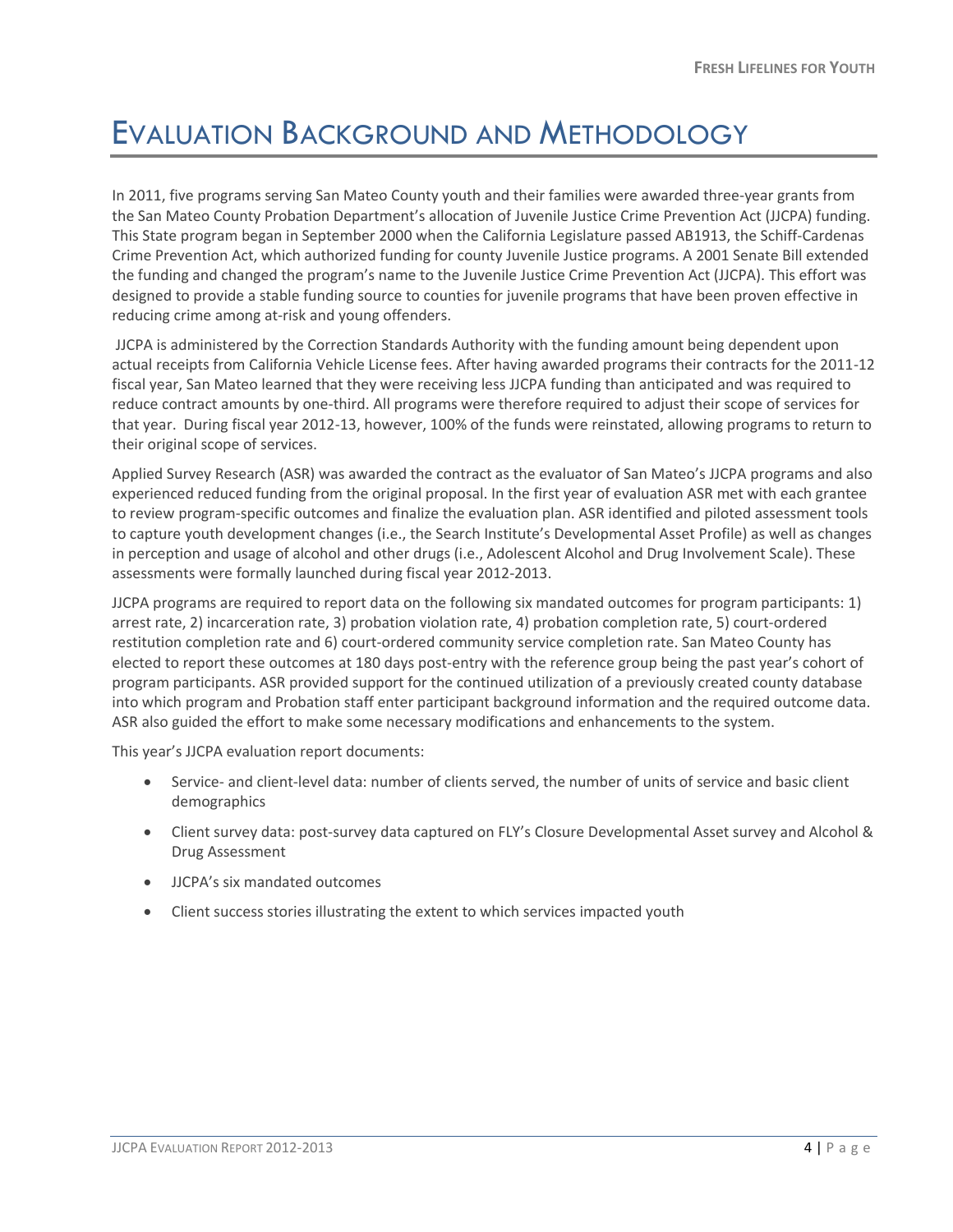# <span id="page-4-0"></span>PROGRAM DESCRIPTION

The mission of Fresh Lifelines for Youth, Inc. (FLY) is to prevent juvenile crime and incarceration through legal education, mentoring and leadership training. FLY's vision is that the most marginalized and underserved youth will gain the life skills and character needed to avoid the criminal justice system and transform from delinquent youth into positive community leaders.

FLY's programs are designed to build multiple internal and external developmental assets crucial for adolescent development and that youth in the juvenile justice system are lacking. FLY's programs promote safety in the community and prevent crime and incarceration by working with current juvenile justice youth to identify and develop their strengths. FLY provides opportunities for youth to engage and redirect their talents and energy, and create positive change in their communities through community service. Youth in the Leadership Program also have the opportunity to serve as positive role models, by sharing their experiences and offering advice to our middle school law youth. The following are the activities provided by the program:

#### Leadership: Youth Intake/ Assessment

Youth complete a written application, attend an intake meeting (usually at his/her home), have two interviews (one with a current client), a youth orientation, and a separate feedback discussion with the parent(s). This intake method is used to help youth learn and apply job interview skills.

#### Leadership: Leadership Retreat

Youth attend a three-day retreat in the Santa Cruz mountains where they learn how to set goals and complete a training in leadership and community activism.

#### Leadership: Community Service

Youth plan and participate in monthly community service activities such as visiting with seniors, working at soup kitchens, maintaining an inner-city garden used for elementary school field trips, and speaking to middle school students about the dangers of drugs, violence, and crime.

#### Case Management: Individual Mentoring

Youth meet with their case managers twice a month (more if needed). Case managers help youth set and achieve academic, vocational, and healthy living goals. Case managers also serve as positive role models who emphasize the importance of education and self-sufficiency. For example, the case manager helps connect high school youth with individualized tutoring. For those youth who are high school graduates, the case manager helps them pick a college, enroll in classes, and secure financial aid. When youth have conflicts with peers or family members, the case manager helps them design an action plan for how to resolve the conflict peacefully.

#### Case Management: Activities/Workshops

Case managers plan workshops on public speaking, career searching, resume writing, interviewing, and financial management. They also sponsor fun monthly activities such as bowling, hiking, and sober Friday nights.

## <span id="page-4-1"></span>Youth Risk Factors

 $\overline{a}$ 

Youth participating in this program exhibit risk factors known to significantly influence youth development and delinquency.<sup>1</sup> According to program staff, eight out of ten youth have learning disabilities; over three-quarters of

 $^1$  Please refer to the Local Action Plan 2011-2015 for a list of risk factors identified in the literature, and for a list of needs to be addressed by Local Action Plan strategies.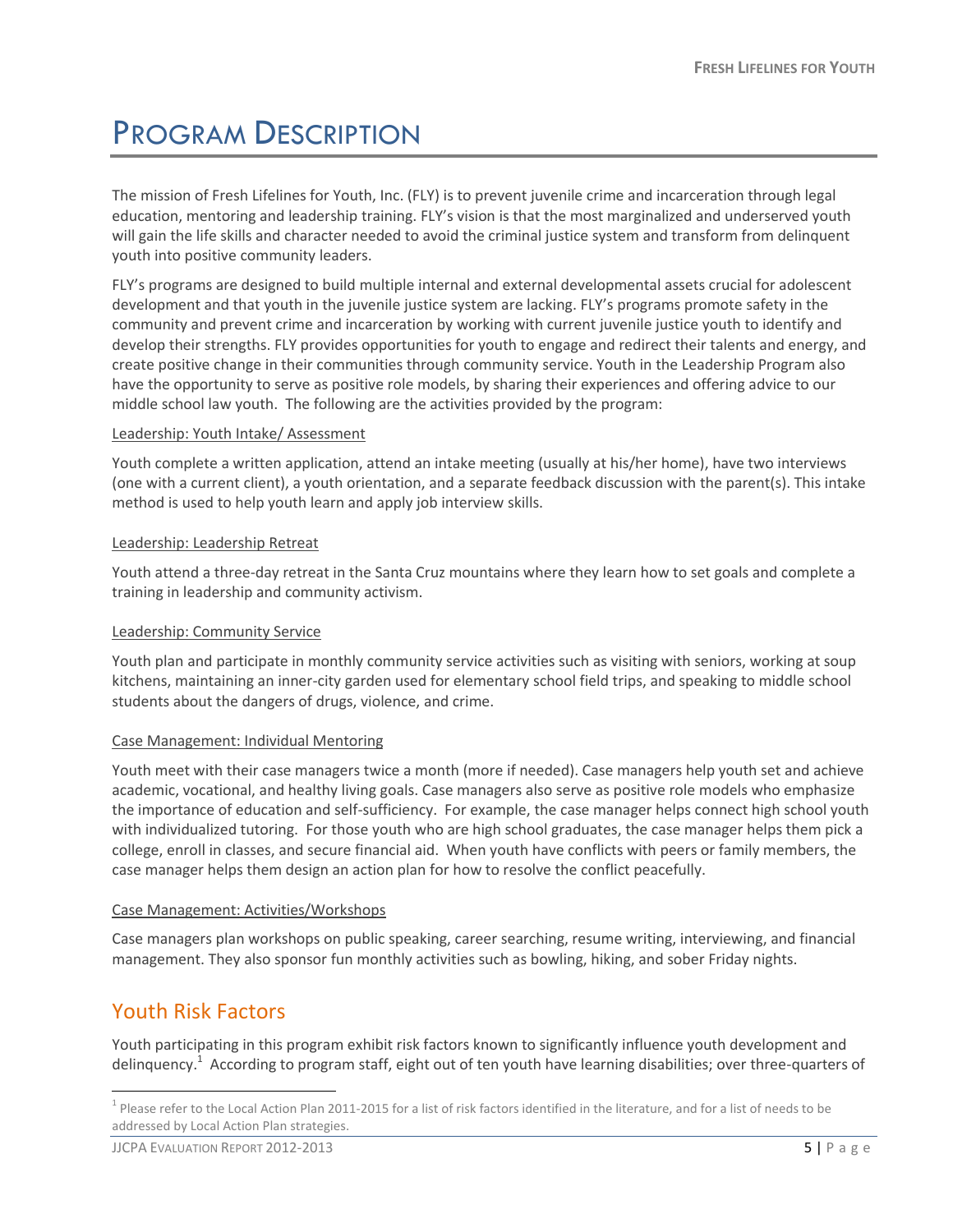youth have experienced significant trauma in their lives; over half of youth have been victims of physical violence; and one-quarter of youth have mental health concerns. In addition, according to the data entered in the JJCPA database, a little over half the youth served in 2012-2013 had attendance problems (53%), and half of the youth were not performing at grade level (50%.)

### <span id="page-5-0"></span>Programmatic Challenges

One of the approaches FLY uses when working with youth is to encourage them to try on a more pro-social identity that will open up new life options. When the program brings youth together who don't know each other they have an opportunity to decide what they are going to share with others and how they want to portray themselves. One of the challenges shared with ASR during the site visit is that in San Mateo County youth are more likely to know each other from the camps or juvenile hall than is the case in other communities. Thus, it is much more difficult for them to create a new identity. Additionally, they cannot let themselves become open as quickly for fear of appearing vulnerable before it feels safe.

Another challenge is the dearth of community based programming that is not therapeutic. There are opportunities for youth to engage in mental health and substance abuse counseling. However, there are few enrichment opportunities in San Mateo County available to this group other than Habitat for Humanity.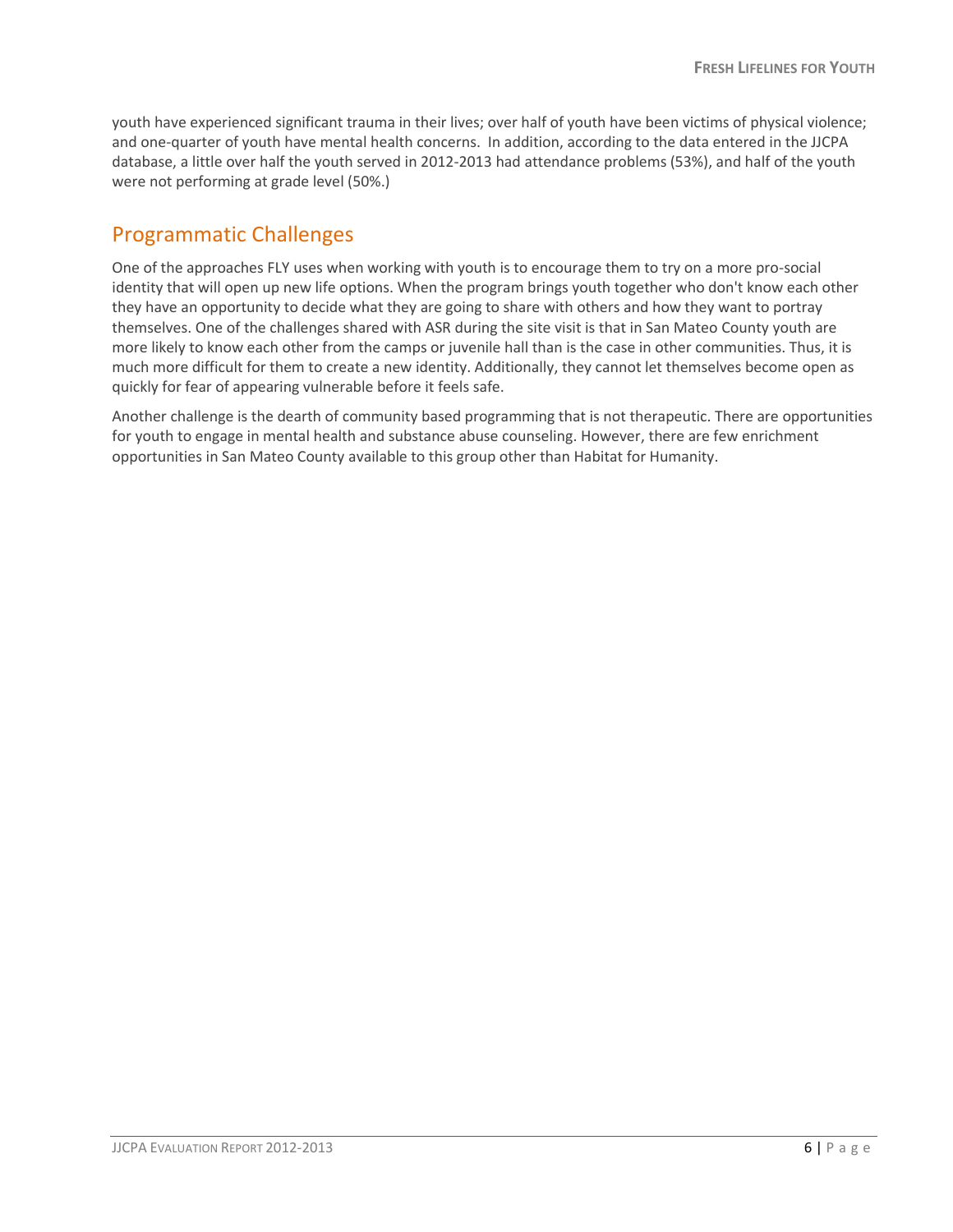## <span id="page-6-0"></span>EVALUATION FINDINGS

## <span id="page-6-1"></span>Profile of Clients Served

FLY served a total of 30 unduplicated youth from August 2012 through June 2013, the majority of whom were males (63%), Latinos (77%), and were on average 17 years old.

|                        |                           | <b>Sample</b> |
|------------------------|---------------------------|---------------|
| Number served          |                           | 30            |
| Gender                 | Male                      | 63%           |
|                        | Female                    | 37%           |
| Ethnicity              | Latino                    | 77%           |
|                        | Pacific Islander/Filipino | 7%            |
|                        | Caucasian                 | 3%            |
|                        | African American          | 13%           |
| Average age of clients |                           | 17.1          |

| Figure 2. | <b>Client Demographics, FY 2012-2013</b> |  |  |
|-----------|------------------------------------------|--|--|
|-----------|------------------------------------------|--|--|

Note: Percentages based on 30 participants.

### <span id="page-6-2"></span>Client Services

FLY youth received on average 72 hours of service over the course of 330 days, and the overall number of units of service for the year totaled 2,169 hours.

| Figure 3. | Units of Service, FY 2012-2013 |
|-----------|--------------------------------|
|-----------|--------------------------------|

|                               | <b>Units of</b><br>service |
|-------------------------------|----------------------------|
| Mean Units of Service         | 72.3                       |
| <b>Total Units of Service</b> | 2,169.3                    |

## <span id="page-6-3"></span>Profile of Developmental Assets Among Clients

In 2011, the Juvenile Justice Coordinating Council (JJCC) updated its 2011-2015 Local Action Plan to include seven specific outcomes that they would like to see achieved through the investment of JPCF and JJCPA funds. One of the outcomes selected was "**increased developmental assets,**" which the literature shows as providing the resiliency and resources necessary for youth to deal with difficult circumstances in a healthy manner and avoid anti-social peers, violence, conflict and unhealthy risk-taking behaviors. To that end, ASR selected the Developmental Assets Profile (DAP) as a pre/post measure of youth development.

However, since the rollout of the DAP took place several weeks after the start date of FLY's Leadership Program, it was agreed that FLY would continue to administer its own developmental asset tool during fiscal year 12-13, and launch the DAP in fiscal year 13-14. In lieu of DAP outcome data, FLY provided the results captured on its Closure Developmental Asset survey, which are as follows:

- **100%** of youth report that after the program they are more likely to make healthier choices.
- **100%** of youth report that the program gave them access to positive adult role models.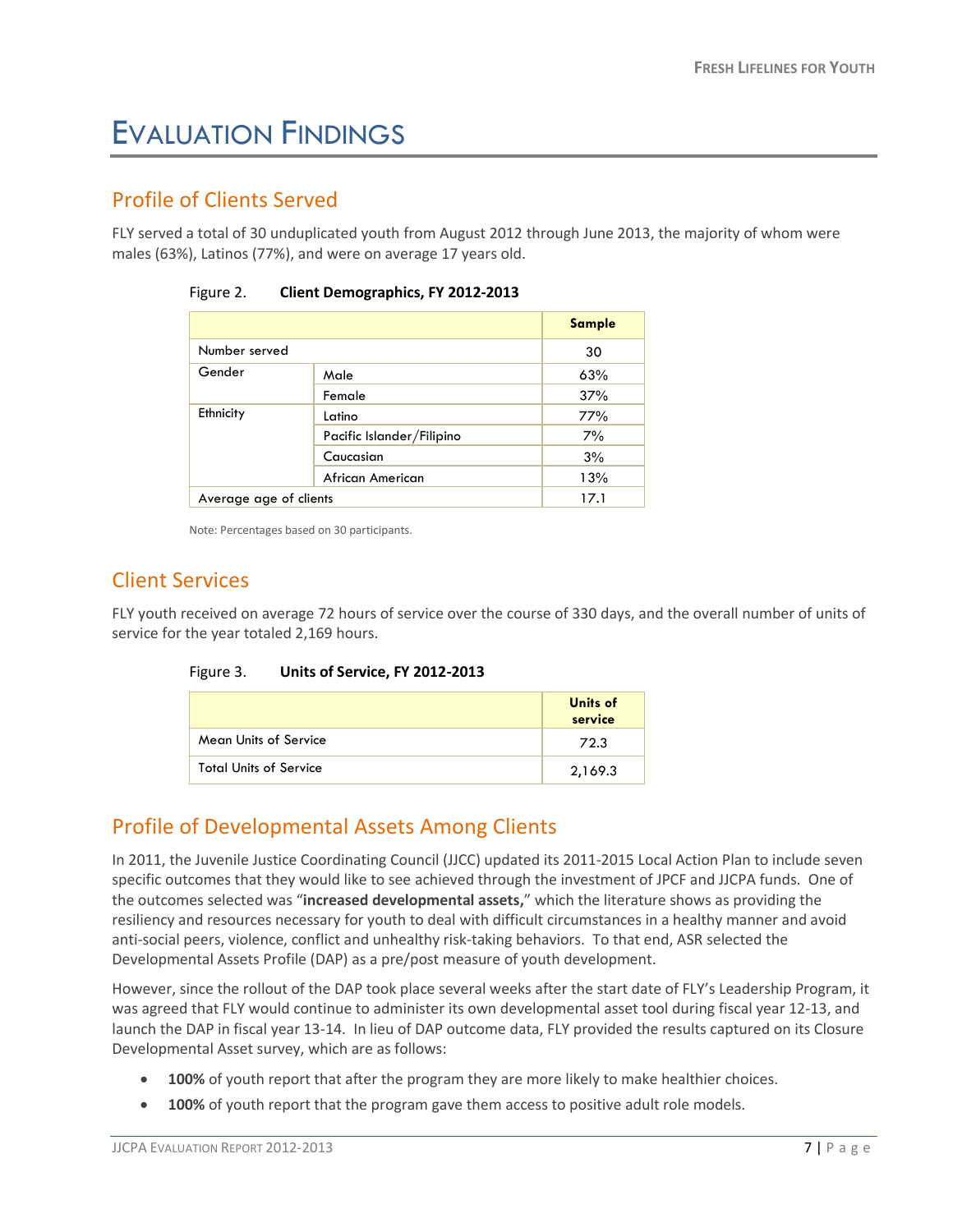- **100%** of youth report that they are less likely to break the law after being in FLY.
- **100%** of youth report that they now have hope for their future.
- **100%** of youth report that they want to make positive changes after being in FLY.
- **90%** of youth report that they have done better in school since joining FLY.
- **100%** of youth report that the program has given them more confidence to deal with negative peer pressure.

## <span id="page-7-0"></span>Profile of Clients' Alcohol and Drug Use

In addition to seeing changes in youth's developmental assets, the Juvenile Justice Coordinating Council (JJCC) hoped to also see "**decreased use of alcohol and drugs."** As such, ASR selected the Adolescent Alcohol and Drug Involvement Scale (AADIS) as a pre/post measure of program participants' use of substances.

Similar to the DAP, the AADIS was launched several weeks after the start date of FLY's Leadership Program, and was therefore not be implemented until fiscal year 13-14. Provided instead are the results captured on FLY's Drug & Alcohol Assessment.

| How often do you say NO to drinking<br>alcohol?   | 0 times per week - Never say 'No' (14.3%)<br>0 times per week – never asked $(14.3\%)$<br>1-2 times per week $(52.4\%)$<br>3-4 times per week $(14.3\%)$<br>5-9 times per week $(4.8\%)$<br>10 or more times per week (0%) |
|---------------------------------------------------|----------------------------------------------------------------------------------------------------------------------------------------------------------------------------------------------------------------------------|
| How often do you say NO to smoking<br>cigarettes? | 0 times per week - Never say 'No' (50%)<br>0 times per week – never asked $(25%)$<br>1-2 times per week (0%)<br>3-4 times per week $(25%)$<br>5-9 times per week $(0\%)$<br>10 or more times per week $(0\%)$              |
| How often do you say NO to smoking<br>marijuana?  | 0 times per week - Never say 'No' (46.7%)<br>0 times per week – never asked $(0\%)$<br>1-2 times per week $(40\%)$<br>3-4 times per week (6.7%)<br>5-9 times per week $(0\%)$<br>10 or more times per week $(6.7\%)$       |

Figure 4. **Clients' Reported Use of Alcohol and Drug at Program Exit**

Source: FLY's Drug & Alcohol Assessment.

### <span id="page-7-1"></span>Focus Group Summary

ASR conducted a focus group with 10 FLY youth to better understand how their engagement in the program helped them overcome some of their challenges and risk factors.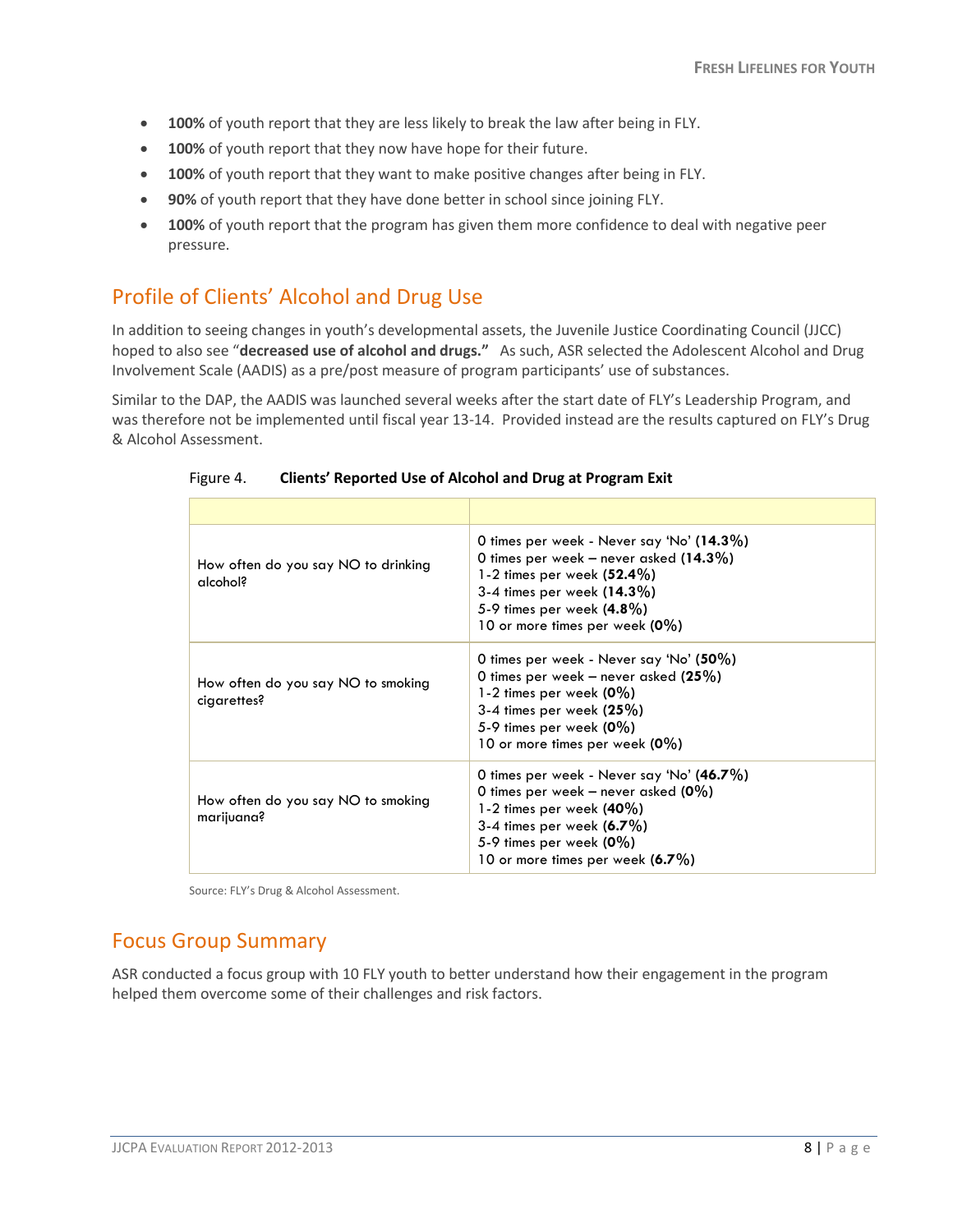### *What are youth's goals/dreams, and how is FLY helping them work toward their selected goals/dreams?*

At the start of their yearlong involvement with FLY, each youth is asked to select a goal or dream that they would like to work toward during their engagement. As seen in the figure below, **academic success (e.g., going to college, graduating and improving their grades) was very important to youth.** According to youth, FLY mentors helped them with their endeavors by encouraging them to succeed and persevere, by connecting them to relevant resources, and by being present at school meetings.

**Successfully ending probation** was also identified as a goal/dream for two of the youth. Again, youth's mentors played an important role in steering youth in the right direction. As one youth pointed out, when she is tempted to engage in a behavior that would violate her terms of probation (e.g., staying out past her curfew), she knows that she can count on her mentor to guide her back on the right path. Lastly, **finding employment** was also a goal for one of the youth present at the focus group.

| <b>Goals/Dreams</b>                                                                                                 | Why is this goal/dream<br>important?                                                                                                                                                                                                                          | How is FLY helping?                                                                                                                                                                                                                                                                                                                                                                                                                        |
|---------------------------------------------------------------------------------------------------------------------|---------------------------------------------------------------------------------------------------------------------------------------------------------------------------------------------------------------------------------------------------------------|--------------------------------------------------------------------------------------------------------------------------------------------------------------------------------------------------------------------------------------------------------------------------------------------------------------------------------------------------------------------------------------------------------------------------------------------|
| Going to college<br>(2); Graduating<br>from high school<br>$(2)$ ; Improving my<br>grades/passing my<br>classes (3) | School is everything to me;<br>it's needed to get ahead.<br>If I want to be the first one in<br>my family to graduate<br>from high school.<br>I want a good career.<br>I want to return to<br>mainstream high school<br>(currently in a community<br>school). | " Mentors attend school meetings, and provide support<br>when resolving issues between teachers/school personnel<br>and youth.<br>" Mentors <b>motivate youth</b> to do well in school (do their<br>homework, etc.). They remind youth of why they need to<br>keep going.<br>" Mentors provide transportation when parents cannot.<br>" Youth participate in extracurricular activities provided by<br>FLY in exchange for school credits. |
| Getting off<br>probation (2)                                                                                        | I was going down the<br>wrong path; I don't want to<br>be like my mom.<br>$\blacksquare$ I want to get on the right<br>track.                                                                                                                                 | " When youth are tempted to do something that would<br>violate their terms of probation (e.g., use their phone, see<br>a friend, leave the house), they call their mentors who in<br>turn talk them out of doing these things.<br>" Mentors help youth work through their emotions.<br>" Mentors motivate youth to not give up.                                                                                                            |
| Getting a job (1)                                                                                                   | " To make money the legal<br>way and become more<br>productive.                                                                                                                                                                                               | " Help them look for jobs for which they would be a good<br>match.<br>" Help them complete job applications.                                                                                                                                                                                                                                                                                                                               |

#### Figure 5. **Clients' Goals and Dreams Upon Starting the Program**

#### *What changes do participants see in themselves as a result of FLY?*

Program participants were asked to take a minute to think of a word or adjective that best described them on the day of the focus group. This is what they shared:

- **Courageous!** "The doors were closing on me before and I didn't see any opportunities. Now when doors are being closed, I move on to other/new doors; I try/make an effort."
- **Stronger!** "When I entered the foster care system, I knew that my mom wouldn't get me back, so I felt weak. Now I feel stronger and feel hopeful about the future."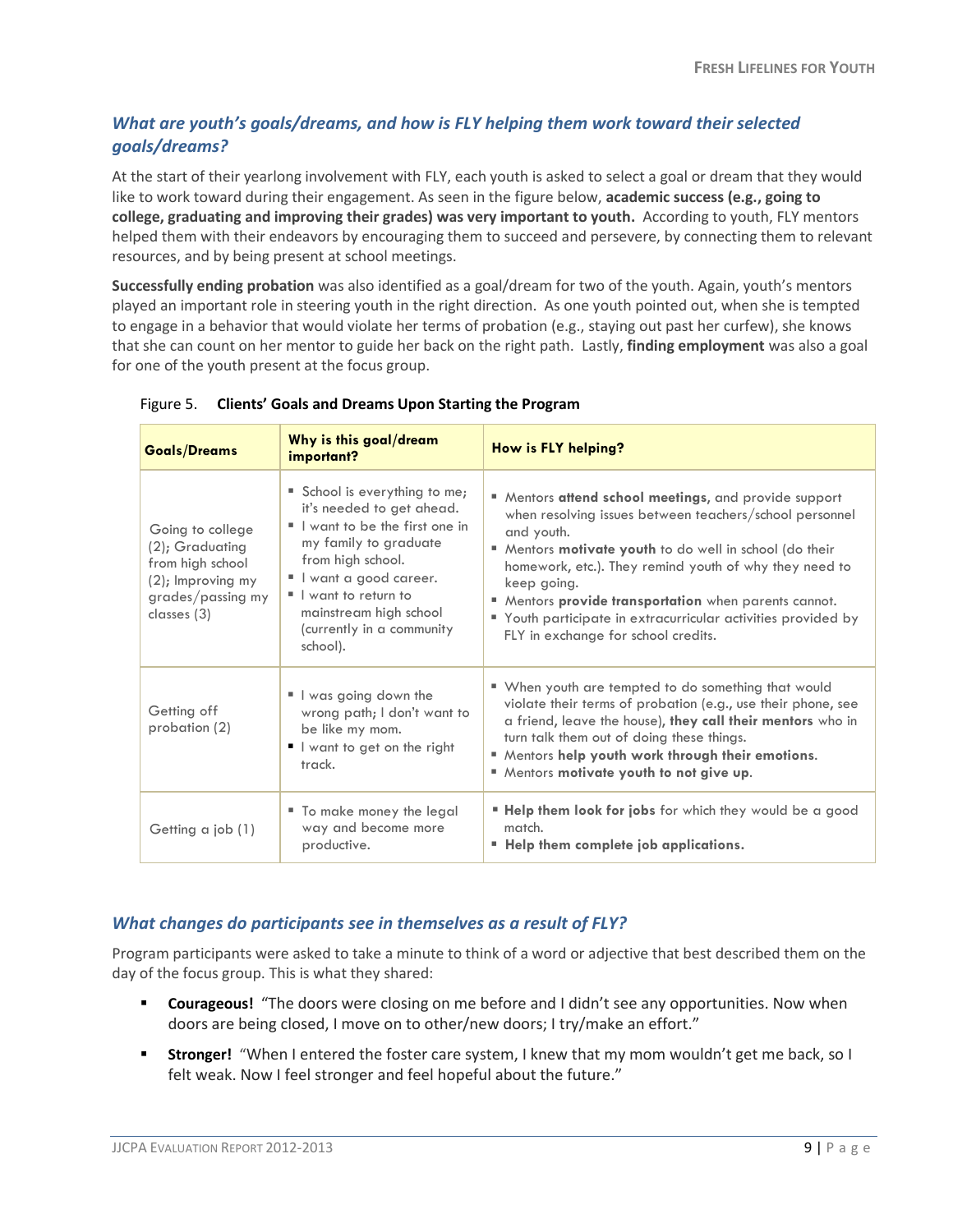- *FLY Youth*

"I like being in school

"I no longer harm my body or put myself down." "I am less violent."

now."

- **Dedicated!** "I was doing drugs before. Now I am dedicated to positive things in my life like school. I also finish what I start."
- **Independent!** "I was weak as hell before. I went through a lot and didn't care. I was dependent on men to take care of me and give me what I wanted. Now I am independent."
- **Work in progress! "**I didn't care before so there was no reason for me to try."
- **Strong!** "I was giving up before because my family didn't care. FLY helped to put a smile on my face."

## <span id="page-9-0"></span>JJCPA Mandated Outcomes

Justice outcomes are based on the 30 youth who enrolled in FLY in August 2012 and whose six month post-entry evaluation milestone occurred in fiscal year 2012-2013.

#### *Arrests, probation violations and incarceration*

Of the 30 youth in the evaluation cohort, 17% had an arrest for a new law violation filed in the six months following their entry into the program and 27% were incarcerated at least once in the same time period. Incarceration may be the result of an arrest for a new law violation, probation violations or 24-48 hour holds initiated by Probation Officers as a consequence of truancy or school suspension. Of the 17 youth in fiscal year 2012-2013 who were on formal court-ordered probation at entry or during the six months following entry, 35% had at least one probation violation filed. A Probation Officer may give a youth a violation for not following conditions of their probation including: not going to school, breaking curfew, testing positive for alcohol or drugs, associating with a gang member, etc. This behavior may result in a consequence that includes a juvenile hall stay but will not be a police arrest.

The next figure presents the last three years of data for these outcomes. Arrests for new law violations remained stable while incarceration and probation violation rates decreased from last year.





Note: 2012-13 Arrests for new law violations and Incarceration are based on 30 youth; Probation Violation is based on 17 youth.

FLY serves a particularly high risk group in terms of current and past justice involvement. At program entry 17 (57%) of the 30 program participants were on formal probation, two were on informal probation, two had previously been on court-ordered probation, and four had previously been on non-court ordered probation.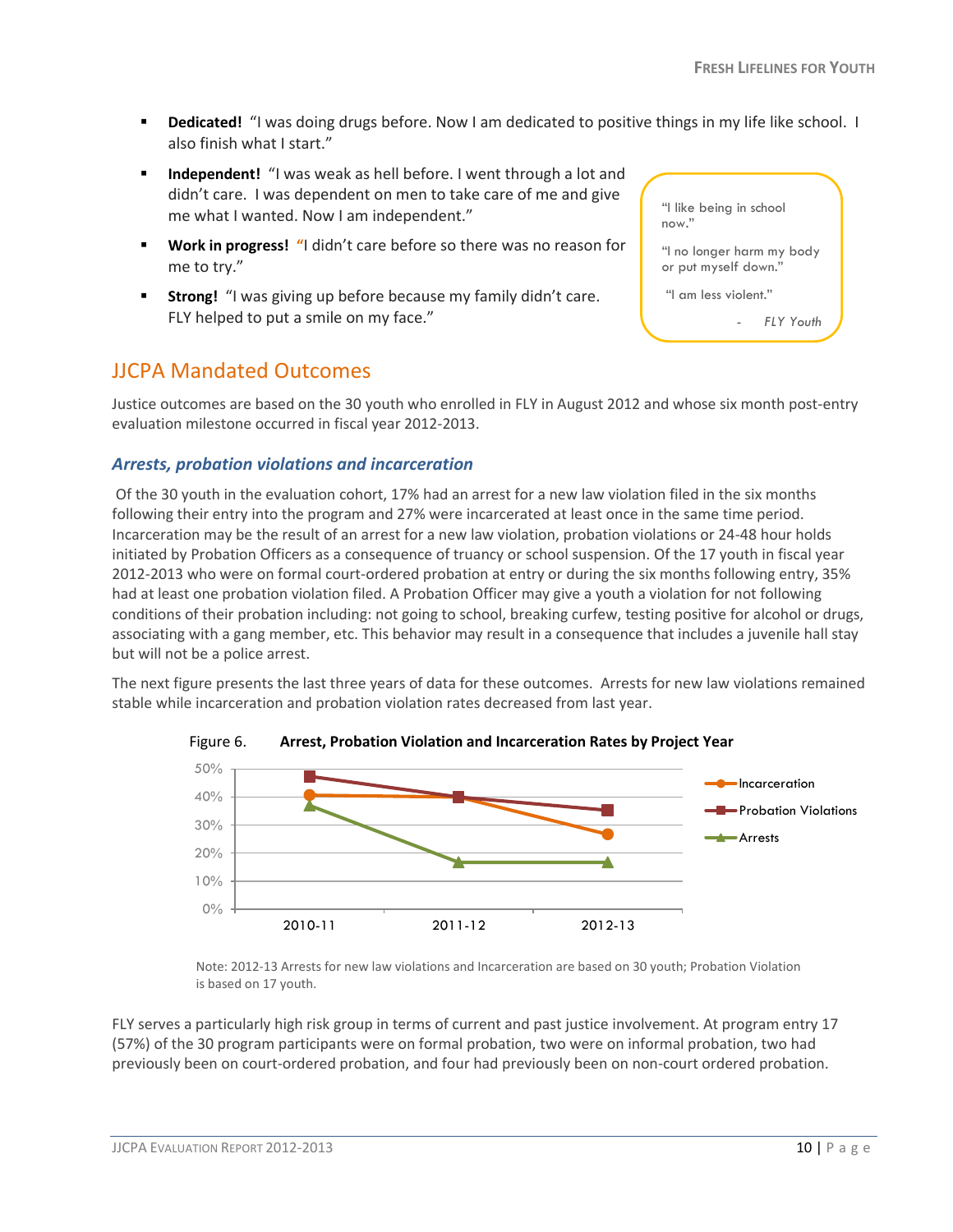### *Completion of probation, restitution and community service*

For outcomes related to completion of probation and conditions of restitution and community service, percentages are based upon the subgroup of youth who were wards of the court. In fiscal year 2012-13, 57% of the 30 participants were on formal probation at some point in the six months after entry. Of these 17 youth, 12% completed probation in the six months after entry. It should be noted that formal juvenile probation generally takes at least twelve months to complete. In the six months after entry, youth may complete probation or youth who were not previously on probation may become wards of the court.

Youth on probation may be ordered by the court to pay restitution. Completion of payment of restitution is reported only for those youth for whom an account was established within a month of this order. For both the restitution and court-ordered community service outcomes the number of youth in each group is generally small and varies each year. This small sample size may lead to unstable results. This year, six youth were assigned restitution and none of the youth completed this condition. There can be great variation in restitution amounts ordered by the court which may affect the time it would take a youth to finish payment.

One of the three youth ordered to complete community service at some time during the six months following entry, completed this condition of their probation by 180 days. It can at times be difficult for youth to find a community service opportunity as the number of sites in the county that will accept youth to perform community services is decreasing. However, service work is a component of the FLY program, a factor which may lead to increased rates of completion. **It is important to note that not completing probation, restitution or community service by six months post-entry does not mean that they failed to complete altogether**. It is likely the case that they are still working on the conditions at this point and may complete at some point after six-months.

The rates of completion of probation and the conditions were good for this program, and improved over last year, though the number of youth is very small in this sample.





Note: 2012-13 Completion of Probation rate is based on 17 youth; Completion of Restitution is based on 6 youth; Completion of Community Service is based on 3 youth.

## <span id="page-10-0"></span>Client Vignette

As a way to illustrate the effort of the FLY program and the benefits to its participants, staff provided an account of one of its youth.

Cindy is a 17 year old girl who joined our Leadership Program after having our Legal Education Program at Camp Kemp (GIRLS Program). Her Probation Officer recommended her for additional programming. When Cindy first came to our program she was motivated to do well and to get released from Camp. However, she was also very angry. She was angry at the system, at probation, at Camp staff, the police, and her mom. Cindy felt isolated and